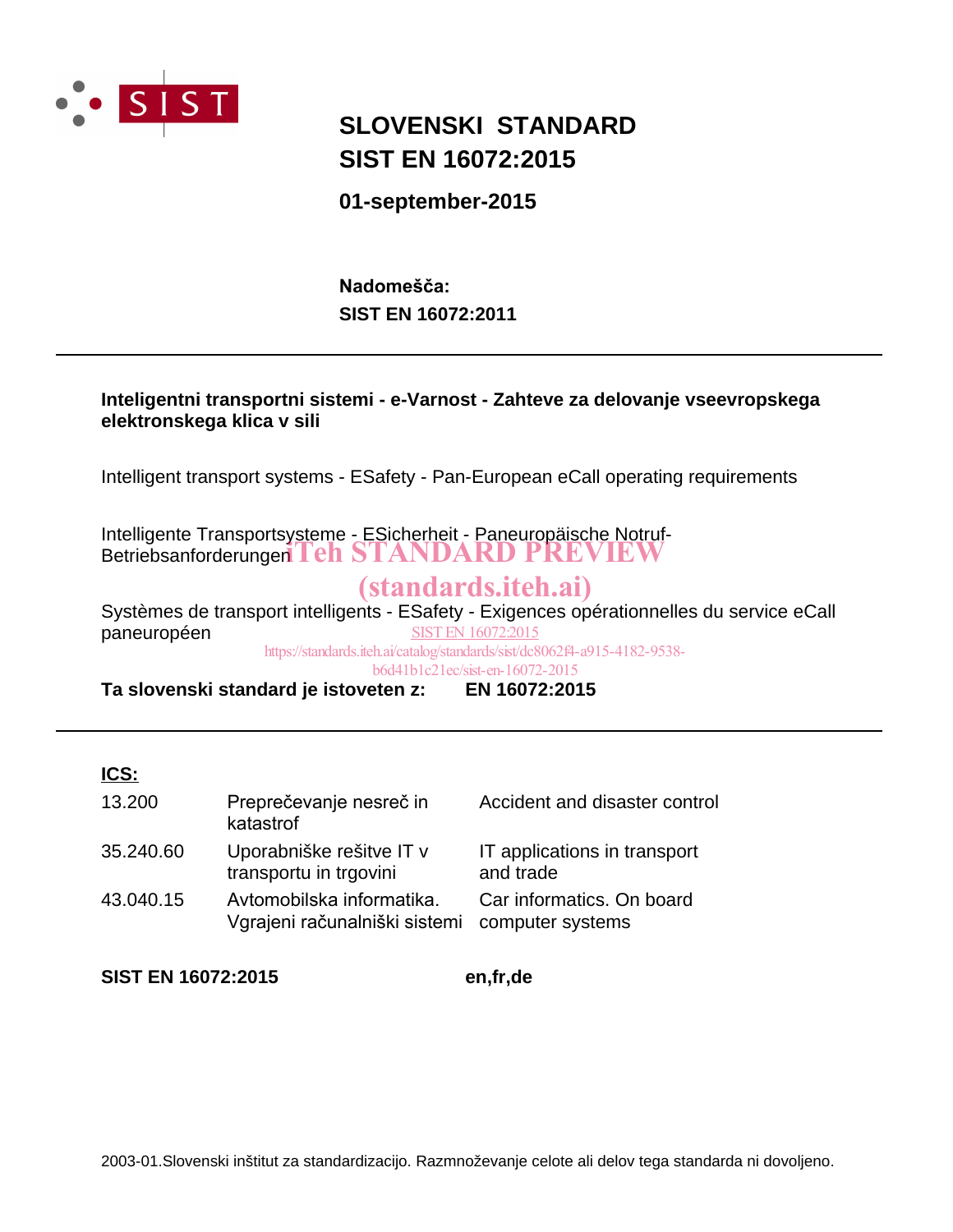

# iTeh STANDARD PREVIEW (standards.iteh.ai)

SIST EN 16072:2015 https://standards.iteh.ai/catalog/standards/sist/dc8062f4-a915-4182-9538 b6d41b1c21ec/sist-en-16072-2015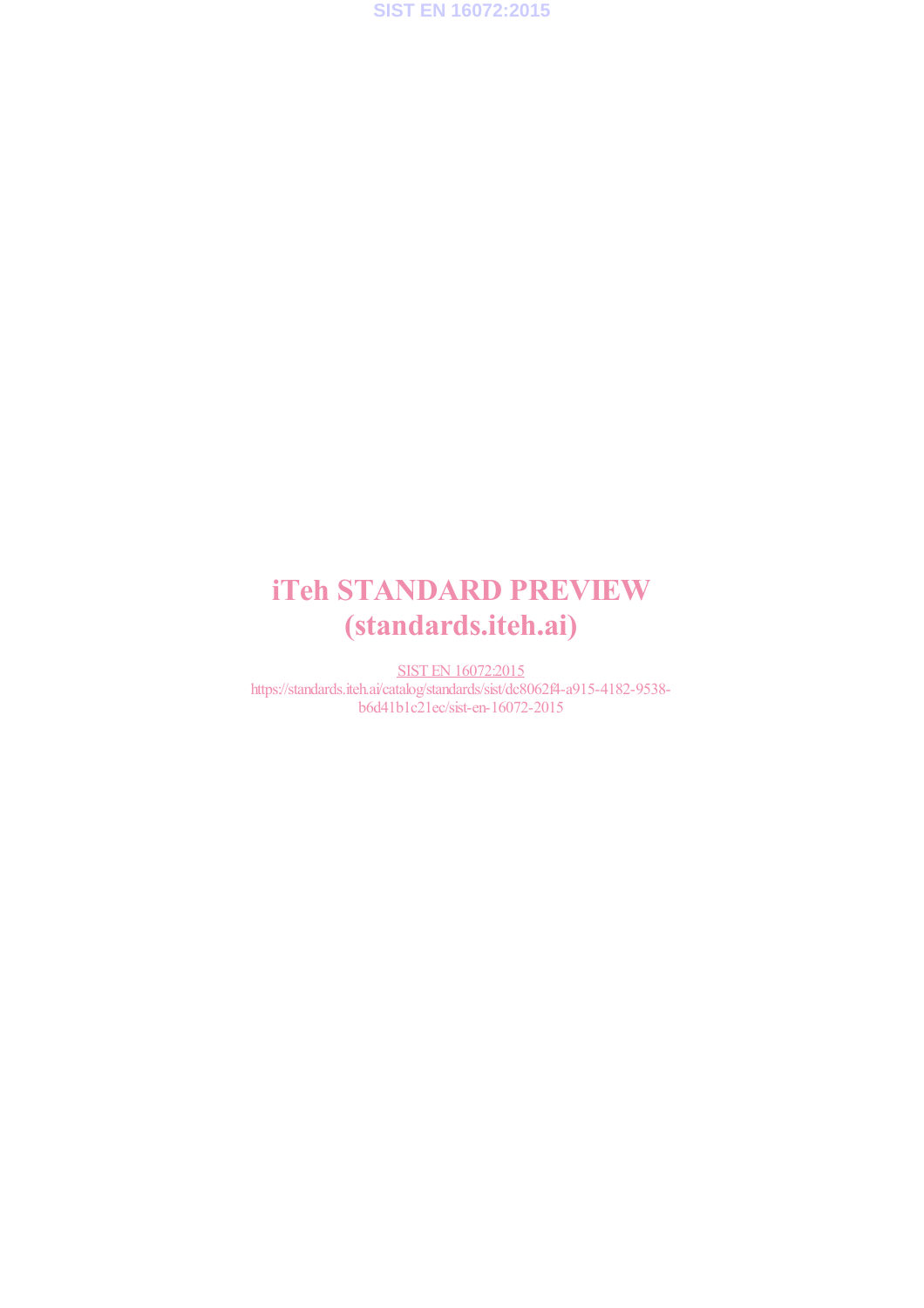#### **SIST EN 16072:2015**

# EUROPEAN STANDARD NORME EUROPÉENNE EUROPÄISCHE NORM

# **EN 16072**

April 2015

ICS 35.240.60; 43.040.15 Supersedes EN 16072:2011

English Version

## Intelligent transport systems - ESafety - Pan-European eCall operating requirements

Systèmes de transport intelligents - ESafety - Exigences opérationnelles du service eCall paneuropéen

 Intelligente Transportsysteme - ESicherheit - Paneuropäische Notruf-Betriebsanforderungen

This European Standard was approved by CEN on 1 February 2015.

CEN members are bound to comply with the CEN/CENELEC Internal Regulations which stipulate the conditions for giving this European Standard the status of a national standard without any alteration. Up-to-date lists and bibliographical references concerning such national standards may be obtained on application to the CEN-CENELEC Management Centre or to any CEN member.

This European Standard exists in three official versions (English, French, German). A version in any other language made by translation under the responsibility of a CEN member into its own language and notified to the CEN-CENELEC Management Centre has the same status as the official versions. Status as the official versions. Teh STANDARD PREVIEW EW

CEN members are the national standards bodies of Austria, Belgium, Bulgaria, Croatia, Cyprus, Czech Republic, Denmark, Esto<br>Finland, Former Yugoslav Republic of Macedonia, France, Germany, Greece, Hungary, Iceland, Ireland Luxembourg, Malta, Netherlands, Norway, Poland, Portugal, Romania, Slovakia, Slovenia, Spain, Sweden, Switzerland, Turkey and United Kingdom.

SIST EN 16072:2015 https://standards.iteh.ai/catalog/standards/sist/dc8062f4-a915-4182-9538 b6d41b1c21ec/sist-en-16072-2015



EUROPEAN COMMITTEE FOR STANDARDIZATION COMITÉ EUROPÉEN DE NORMALISATION EUROPÄISCHES KOMITEE FÜR NORMUNG

**CEN-CENELEC Management Centre: Avenue Marnix 17, B-1000 Brussels** 

Ref. No. EN 16072:2015 E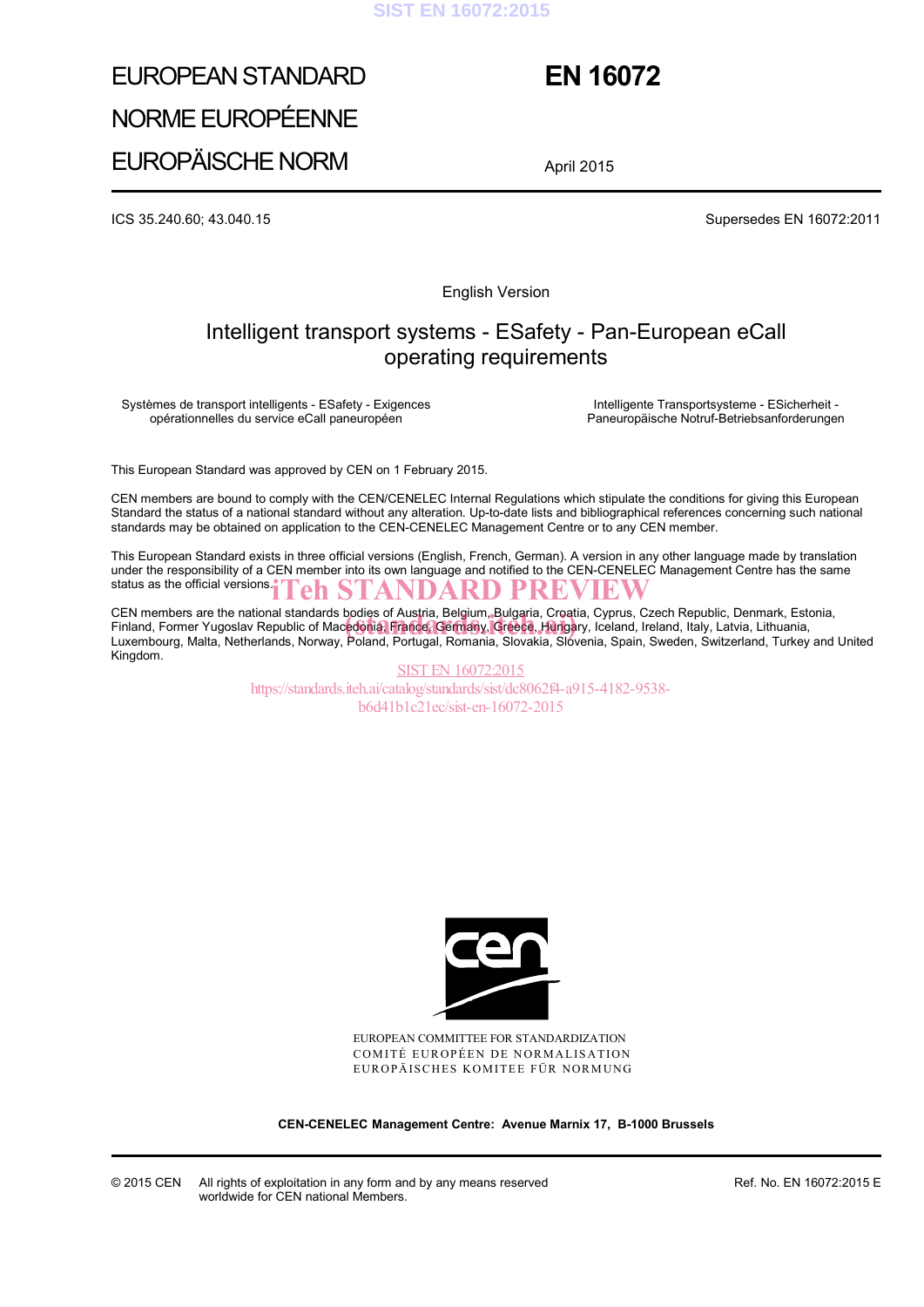## **Contents**

| 1              |                                                                                 |  |  |
|----------------|---------------------------------------------------------------------------------|--|--|
| $\mathbf{2}$   |                                                                                 |  |  |
| 3              |                                                                                 |  |  |
| 4              |                                                                                 |  |  |
| 5              |                                                                                 |  |  |
| 6              |                                                                                 |  |  |
| 6.1            |                                                                                 |  |  |
| 6.1.1          |                                                                                 |  |  |
| 6.1.2          |                                                                                 |  |  |
| 6.1.3          |                                                                                 |  |  |
| 6.1.4          |                                                                                 |  |  |
| 6.1.5          |                                                                                 |  |  |
| 6.2            |                                                                                 |  |  |
| 6.2.1          |                                                                                 |  |  |
| 6.2.2          |                                                                                 |  |  |
| 6.2.3          |                                                                                 |  |  |
| 6.2.4          |                                                                                 |  |  |
|                |                                                                                 |  |  |
| 7              |                                                                                 |  |  |
| 7.1            |                                                                                 |  |  |
| 7.2            |                                                                                 |  |  |
| 7.3<br>7.3.1   |                                                                                 |  |  |
|                |                                                                                 |  |  |
| 7.3.2          |                                                                                 |  |  |
| 7.3.3          |                                                                                 |  |  |
| 7.4            |                                                                                 |  |  |
| 7.5            |                                                                                 |  |  |
| 7.6            |                                                                                 |  |  |
| 7.6.1          |                                                                                 |  |  |
| 7.6.2          |                                                                                 |  |  |
| 7.6.3          |                                                                                 |  |  |
| 7.7            |                                                                                 |  |  |
| 7.7.1          |                                                                                 |  |  |
| 7.7.2          |                                                                                 |  |  |
| 7.8            |                                                                                 |  |  |
| 7.9<br>7.9.1   |                                                                                 |  |  |
| 7.9.2          |                                                                                 |  |  |
|                |                                                                                 |  |  |
| 7.9.3<br>7.9.4 |                                                                                 |  |  |
|                |                                                                                 |  |  |
| 7.10<br>7.10.1 |                                                                                 |  |  |
| 7.10.2         |                                                                                 |  |  |
| 7.10.3         | Manual termination of eCall by vehicle occupants before trigger confirmation 22 |  |  |
| 7.11           |                                                                                 |  |  |
| 7.12           |                                                                                 |  |  |
|                |                                                                                 |  |  |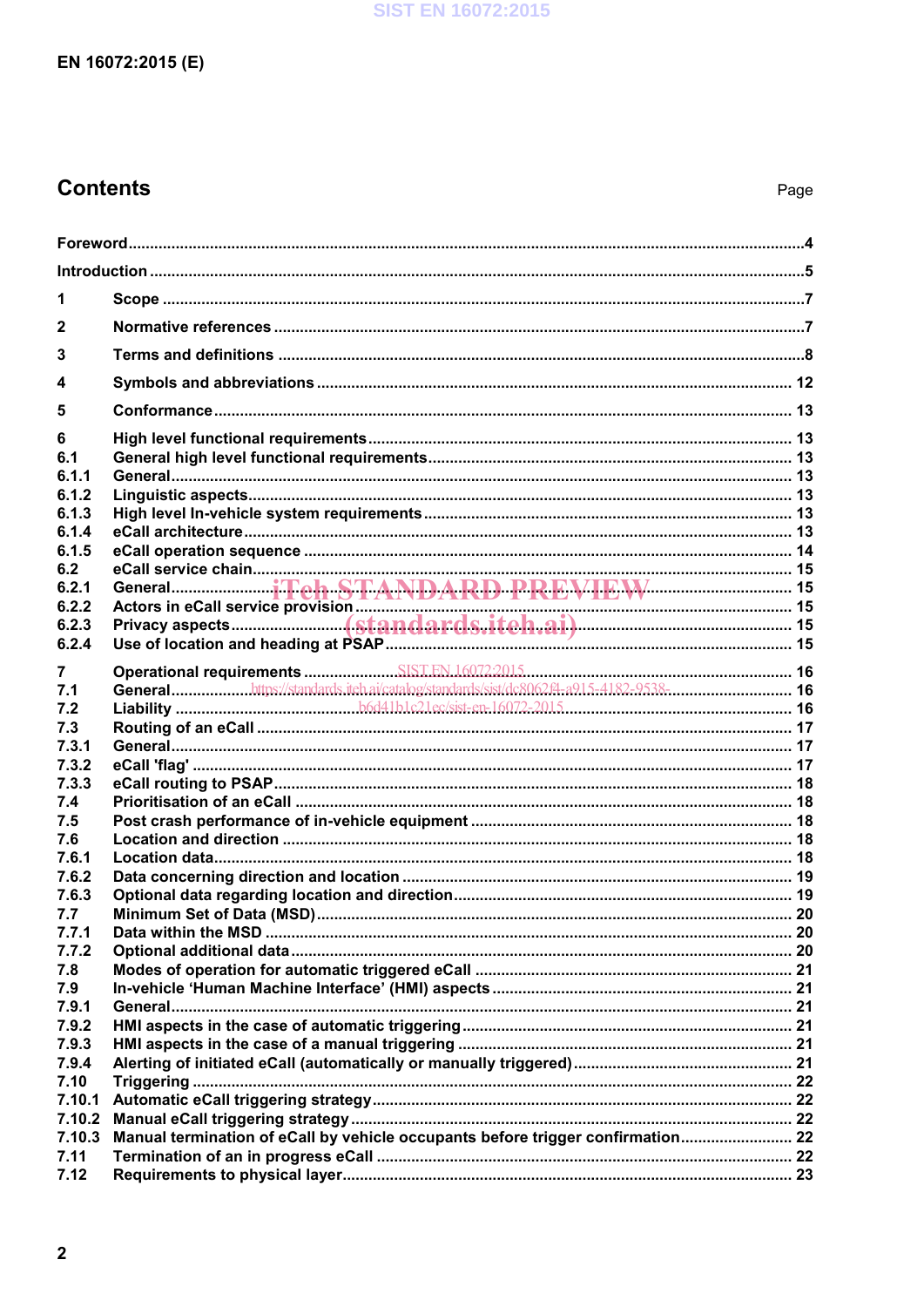| 7.12.1 |                                                         |  |
|--------|---------------------------------------------------------|--|
| 7.12.2 |                                                         |  |
| 7.12.3 |                                                         |  |
| 7.12.4 |                                                         |  |
| 7.12.5 |                                                         |  |
| 7.13   |                                                         |  |
| 7.13.1 |                                                         |  |
| 7.13.2 |                                                         |  |
| 7.13.3 |                                                         |  |
| 7.14   |                                                         |  |
| 7.15   |                                                         |  |
| 7.16   |                                                         |  |
| 7.17   |                                                         |  |
| 7.17.1 |                                                         |  |
| 7.17.2 |                                                         |  |
| 7.17.3 |                                                         |  |
| 7.17.4 |                                                         |  |
| 8      |                                                         |  |
| 8.1    |                                                         |  |
| 8.2    |                                                         |  |
| 8.3    |                                                         |  |
| 8.4    |                                                         |  |
| 8.5    |                                                         |  |
| 8.6    |                                                         |  |
|        |                                                         |  |
| 9      |                                                         |  |
| 10     | Different requirements for Ewhleel vehicles.itch.ai) 27 |  |
| 11     |                                                         |  |
| 11.1   |                                                         |  |
| 11.2   |                                                         |  |
| 11.3   |                                                         |  |
| 11.4   |                                                         |  |
| 11.5   |                                                         |  |
| 11.6   |                                                         |  |
|        |                                                         |  |
| 12     |                                                         |  |
|        |                                                         |  |
|        |                                                         |  |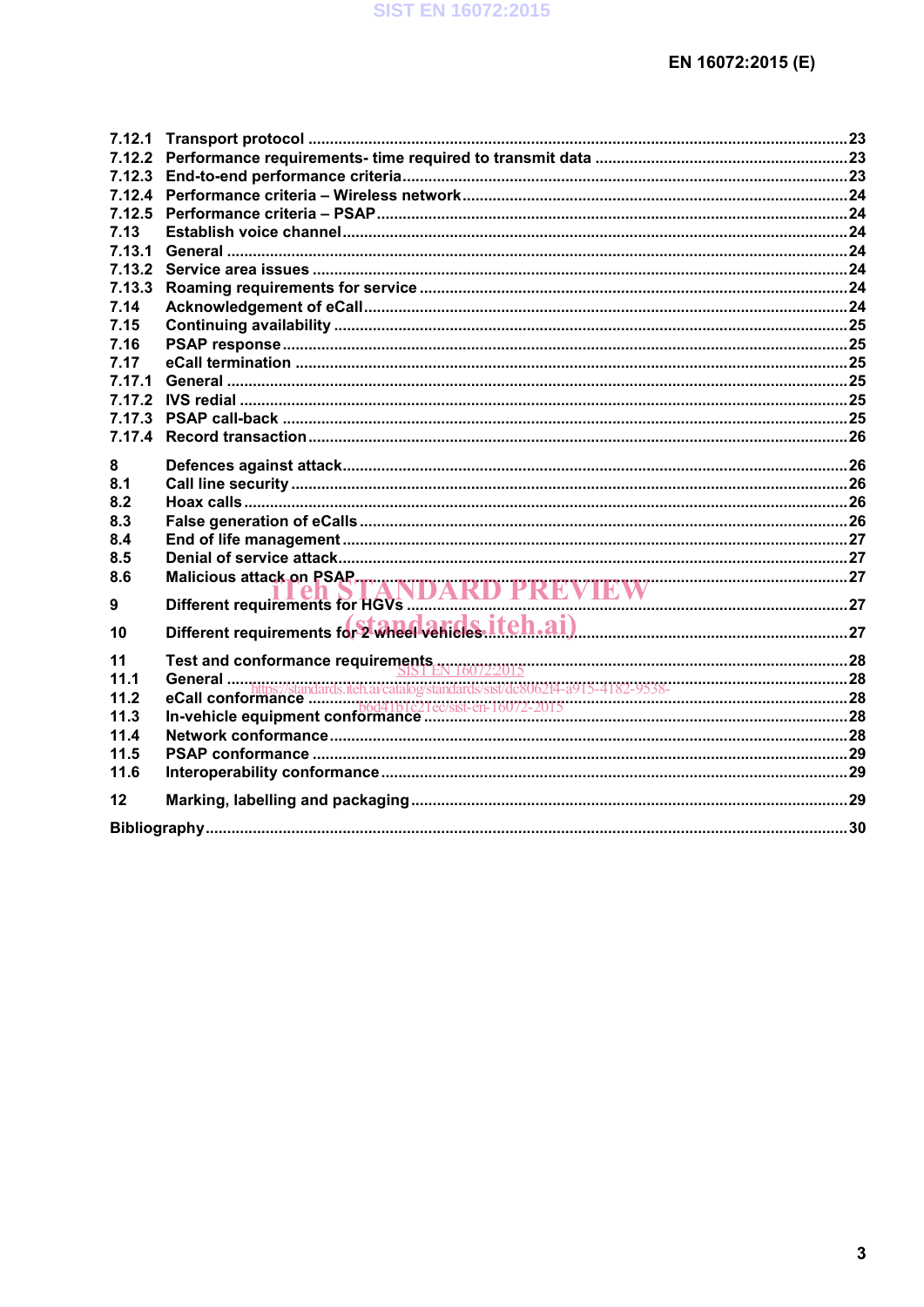## **Foreword**

This document (EN 16072:2015) has been prepared by Technical Committee CEN/TC 278 "Intelligent transport systems", the secretariat of which is held by NEN.

This European Standard shall be given the status of a national standard, either by publication of an identical text or by endorsement, at the latest by October 2015, and conflicting national standards shall be withdrawn at the latest by October 2015.

Attention is drawn to the possibility that some of the elements of this document may be the subject of patent rights. CEN [and/or CENELEC] shall not be held responsible for identifying any or all such patent rights.

This document supersedes EN 16072:2011.

The following revisions have been introduced:

- References to CEN/TS 16454, and other relevant standards deliverables have been added;
- New notes have been added for clarification:
- Subclause 7.10.1 has been clarified:
- $-$  'Coverage' has been replaced by service area' in 7432; D PREVIEW
- $-$  A paragraph has been removed from  $($ standards.iteh.ai)
- The term USIM is now used consistently, and the term SIM is no longer used (for consistency with the FTSI eQuilibration of the SISTEN 16072:2015 ETSI eCall NAD standards deliverables); /catalog/standards/sist/dc8062f4-a915-4182-9538-
- As later instantiations of eCall may use E\_UTRAN or other communications technologies, references to ETSI standards are now made specific that they are in respect of GSM/UMTS instantiation;
- A clause (8.3) has been moved from EN 16062 re the role of USIM in managing false generation of eCalls);
- A clause (8.3) has been moved from EN 16062 re End of life management of IMEI;
- References/cross references have been updated;
- IVS has been changed to "IVS responsible for the eCall system" throughout;
- IVS redial (7.17.2) and PSAP call-back (7.17.3) have been reorganized and some content moved from one section to the other and the text clarified;
- Data storage. A reminder that data retention 'shall respect European data protection regulations' has been added to 7.17.4.

According to the CEN-CENELEC Internal Regulations, the national standards organizations of the following countries are bound to implement this European Standard: Austria, Belgium, Bulgaria, Croatia, Cyprus, Czech Republic, Denmark, Estonia, Finland, Former Yugoslav Republic of Macedonia, France, Germany, Greece, Hungary, Iceland, Ireland, Italy, Latvia, Lithuania, Luxembourg, Malta, Netherlands, Norway, Poland, Portugal, Romania, Slovakia, Slovenia, Spain, Sweden, Switzerland, Turkey and the United Kingdom.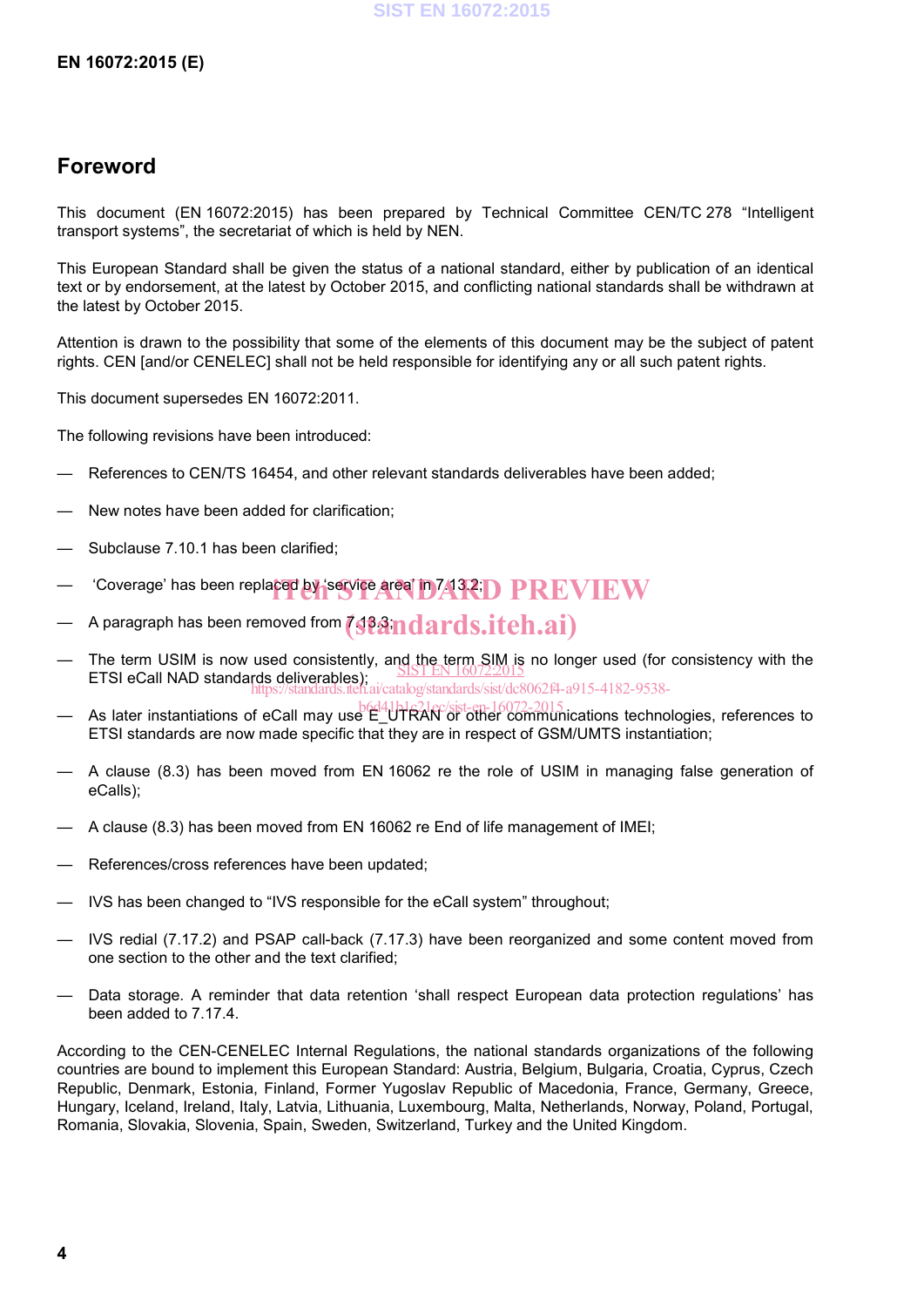## **Introduction**

The scale of death and injury on roads in Europe needs to be fully comprehended to understand the need for 'Emergency Call' (eCall). In 2008 there were 38 900 fatalities in EU-27. The figure for 2009 is around 34 500 fatalities. The trend 2001 to 2008 is around 5 % reduction annually. Road accident injuries are in the region of 1,7 million (2008). Roads remain unsafe and further efforts are needed. The pan-European in-vehicle emergency call, eCall, is estimated to have the potential to save up to 2 500 fatalities annually in EU-28 when fully deployed and furthermore to reduce the severity of injuries, to bring significant savings to the society in and to reduce human suffering.

Emergency calls made from vehicles or mobile telephones using wireless technologies can assist with the objectives of significantly reducing road deaths and injuries, but drivers often have poor (imprecise) locationawareness, especially on interurban roads or abroad. Additionally, in many situations, the car occupants may not be in a position to call using a normal mobile phone.

The situation is worse for those travelling abroad: A high (and increasing) number of vehicles travelling outside their home country is thus also contributing to the need for automated emergency call system in vehicles. In EU there are over 100 million trips to another EU country per year (EU-15). 65 % people feel less protected while abroad and most do not know which number to call in an emergency (in some countries over 60 %). Language problems are pertinent and may render proper communication difficult. Yet, in the most crucial cases, the victim(s) may not be able to call because they have been injured/trapped, do not know the local number to call and in many cases, particularly in rural situations and late at night, there may be no witnesses, who happen to have a mobile phone and a sense of community.

eCall, in the context of 'Road Traffic and Transport Telematics' (otherwise known as 'Intelligent Transport<br>Systems' or 'ITS'), can be described as an 'automatic or user instigated system to provide potification to Public Systems' or 'ITS'), can be described as an 'automatic or user instigated system to provide notification to Public Safety Answering Points (PSAP), by means of wireless communications, that a vehicle has crashed, and to provide coordinates, a defined Minimum Set of Data, and where possible a voice link to the PSAP'. https://standards.iteh.ai/catalog/standards/sist/dc8062f4-a915-4182-9538-

The objective of implementing the pan-European in-vehicle emergency call system (eCall) is to automate the notification of a traffic accident, wherever in the European Union and associated countries, with the same technical standards and the same quality of services objectives of other emergency (TS12) services.

Definition of the Minimum Set of Data, the communications media and means of transferring the data are not specified in this European Standard.

This European Standard specifies the generic operational requirements for the provision of an eCall service. The practical provision and operation of eCall service and equipment is dependent on the communications medium being available throughout the lifetime of equipment installed in vehicles.

NOTE The term PSAP, which is most widely used in the eCall documentation, European Commission documents etc., equates to the term emergency call response centre.

The European Committee for Standardization (CEN) draws attention to the fact that it is claimed that compliance with this European Standard may involve the use of patents concerning eCall given in this European Standard.

The patents held may refer to the implementation of eCall in general using the network access device referenced (but not defined) in this European Standard, but do not specifically directly refer to any of the application specification clauses defined herein.

CEN takes no position concerning the evidence, validity and scope of these patent rights.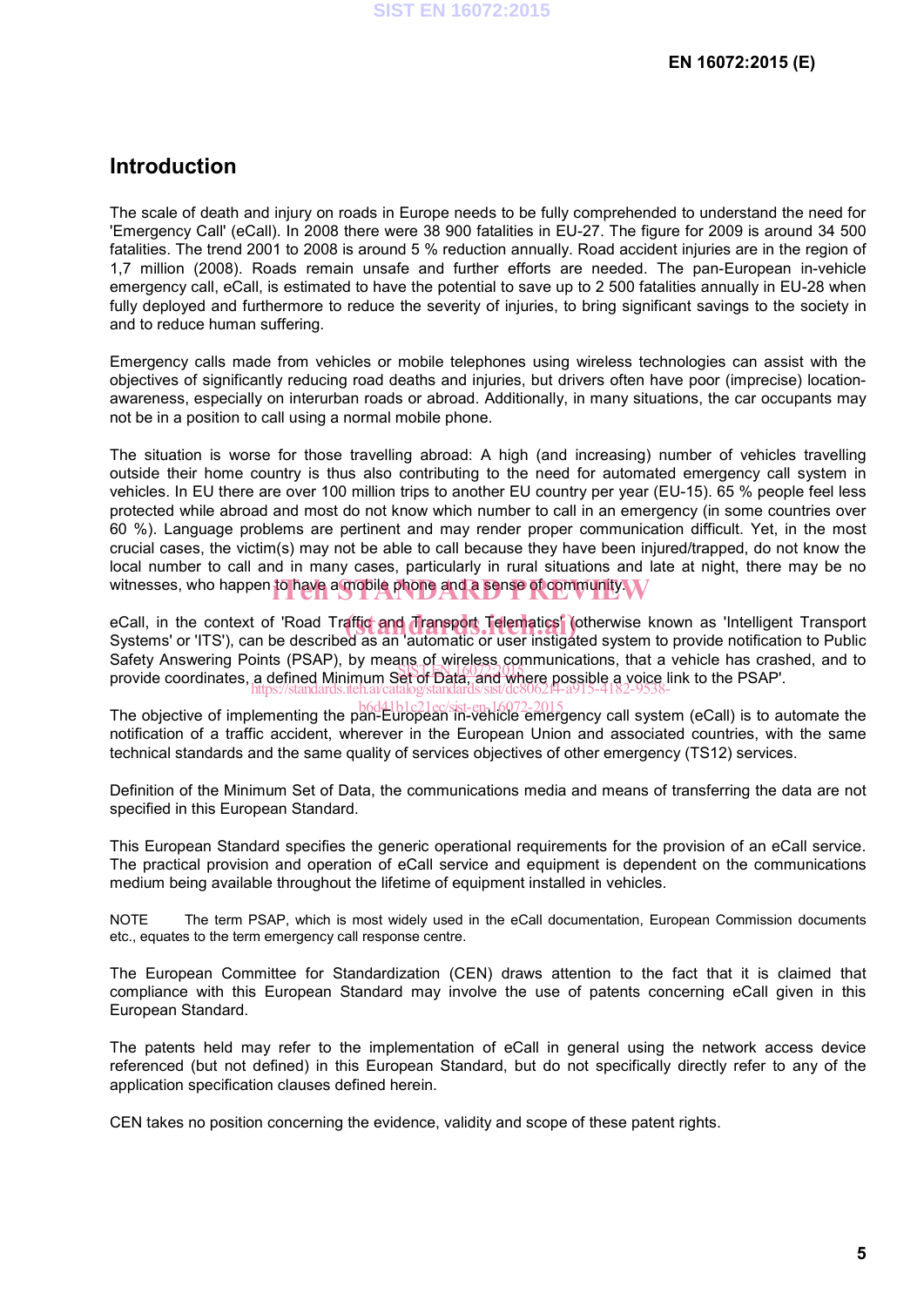**EN 16072:2015 (E)**

The holder of these patent rights has assured to CEN that he/she is willing to negotiate licenses under reasonable and non-discriminatory terms and conditions with applicants throughout the world. In this respect, the statement of the holders of these patent rights are registered with CEN. Information may be obtained from:

Mr. Thomas R. Rouse

VP QTL Patent Counsel QUALCOMM Incorporated

5775 Morehouse Drive

San Diego, California 92121

Phone: +1-858-587-1121

Fax: +1-858-658-2503

Email: trouse@qualcomm.com

URL: www.qualcomm.com

Mr. Thomas W. Davis Jr. General Council AIRBIQUITY Incorporated

1011 Western Avenue, Suite 600 iTeh STANDARD PREVIEW

Seattle, Washington 98104

USA

Phone: +1.206.219.2700

SIST EN 16072:2015 https://standards.iteh.ai/catalog/standards/sist/dc8062f4-a915-4182-9538 b6d41b1c21ec/sist-en-16072-2015

(standards.iteh.ai)

Fax: +1.206.842.9259

Toll-Free:+1.888.334.7741

Email: tdavis@airbiquity.com

URL: www.airbiquity.com

Attention is drawn to the possibility that some of the elements of this document may be the subject of patent rights other than those identified above. CEN shall not be held responsible for identifying any or all such patent rights.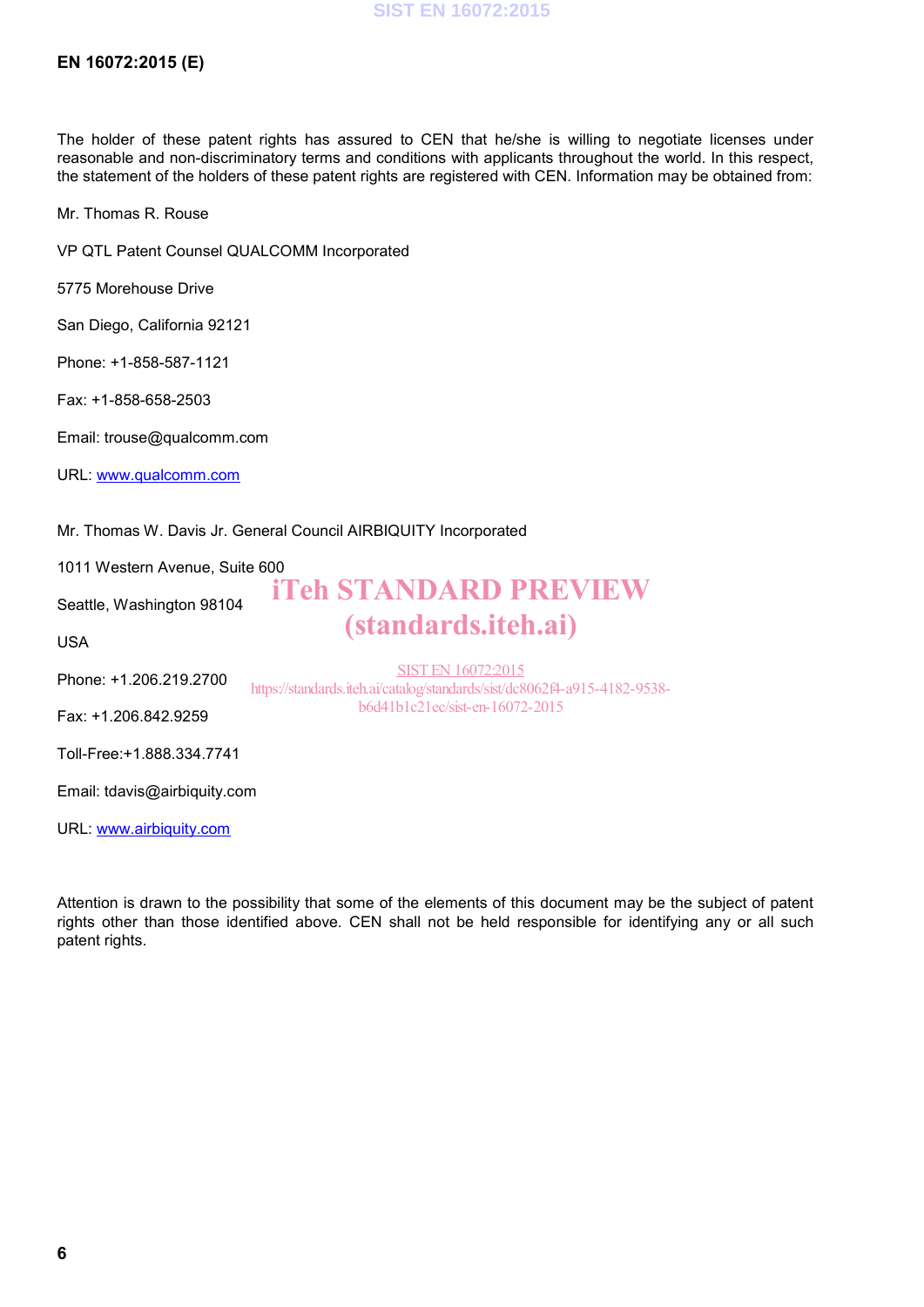#### **1 Scope**

The objective of implementing the pan-European in-vehicle emergency call system (eCall) is to automate the notification of a traffic accident, wherever in Europe, with the same technical standards and the same quality of services objectives by using 'Public Land Mobile Networks'(PLMN) (such as GSM and UMTS), which supports the European pre-assigned emergency destination address (see normative references) and to provide a means of manually triggering the notification of an incident.

This European Standard specifies the general operating requirements and intrinsic procedures for in-vehicle emergency call (eCall) services in order to transfer an emergency message from a vehicle to a Public Safety Answering Point (PSAP) in the event of a crash or emergency, via an eCall communication session and to establish a voice channel between the in-vehicle equipment and the PSAP.

Private third party in-vehicle emergency supporting services may also provide a similar eCall function by other means. The provision of such services are defined in EN 16102, and are outside the scope of this European Standard.

The communications protocols and methods for the transmission of the eCall message are not specified in this European Standard.

This European Standard specifies the operating requirements for an eCall service. An important part of the eCall service is a Minimum Set of Data (MSD). The operating requirements for the MSD are determined in this European Standard, but the form and data content of the MSD is not defined herein. A common European MSD is determined in EN 15722. STANDARD PREVIEW

This European Standard does not Specify whether Secal Pia provided using embedded equipment or other means (for example in the case of aftermarket equipment).Conformance

#### **2 Normative references** SIST EN 16072:2015 https://standards.iteh.ai/catalog/standards/sist/dc8062f4-a915-4182-9538 b6d41b1c21ec/sist-en-16072-2015

The following documents, in whole or in part, are normatively referenced in this document and are indispensable for its application. For dated references, only the edition cited applies. For undated references, the latest edition of the referenced document (including any amendments) applies.

EN 15722:2015, *Intelligent transport systems — eSafety — eCall minimum set of data (MSD)*

EN 16062:2011, *Intelligent transport systems — eSafety — eCall high level application requirements (HLAP)*

EN ISO 24978:2009, *Intelligent transport systems — ITS Safety and emergency messages using any available wireless media — Data registry procedures (ISO 24978:2009)*

ETSI/TS 122 101, *Universal Mobile Telecommunications System (UMTS); LTE; Service aspects; Service principles (Release 8)*

ETSI/TS 124 008, *Digital cellular telecommunications system (Phase 2+); Universal Mobile Telecommunications System (UMTS); LTE; Mobile radio interface Layer 3 specification; Core network protocols; Stage 3 (Release 8)*

ETSI/TS 126 267, *Digital cellular telecommunications system (Phase 2+); Universal Mobile Telecommunications System (UMTS); eCall data transfer; In-band modem solution; General description (Release 8)*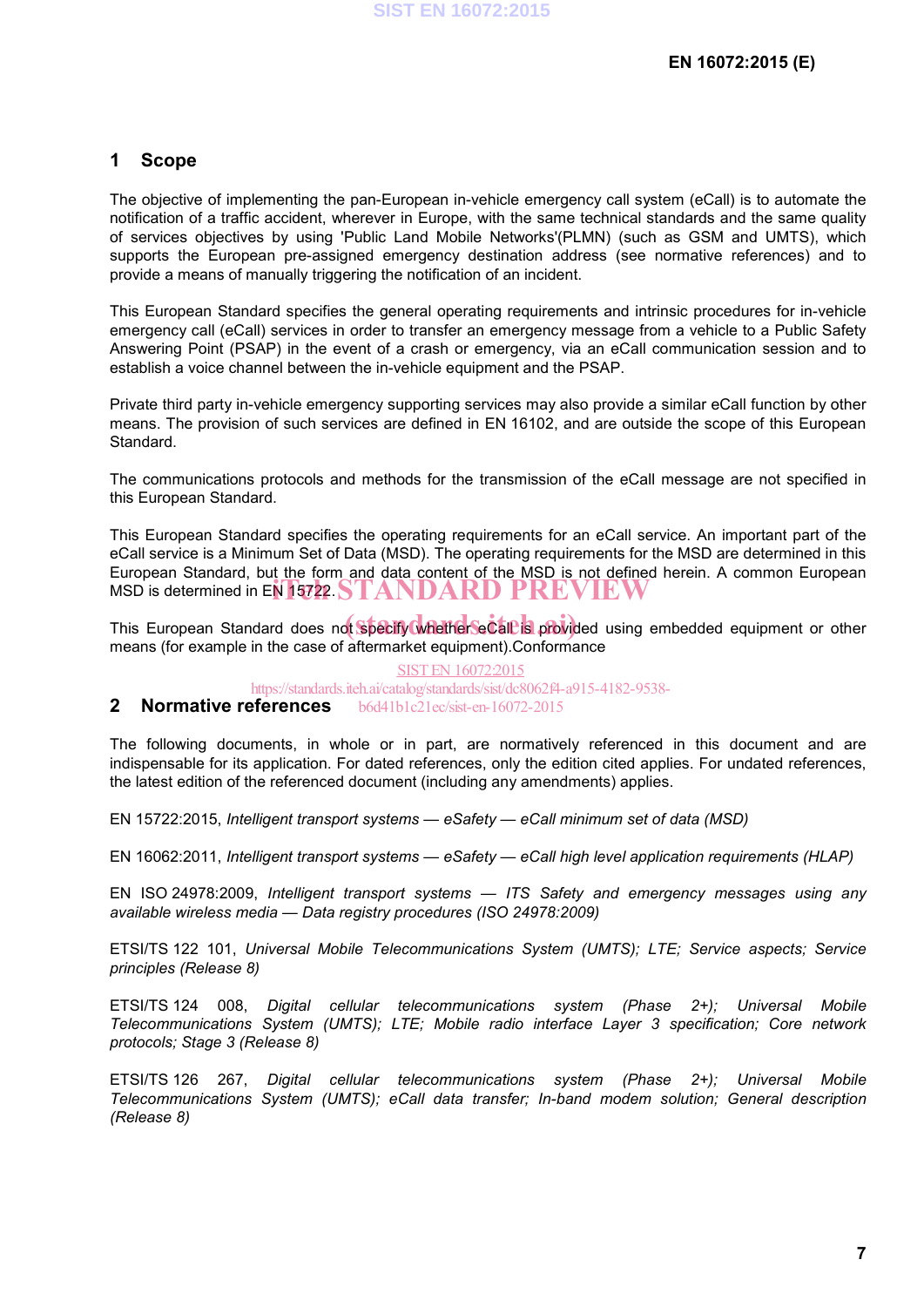### **EN 16072:2015 (E)**

ETSI/TS 126 268, *Digital cellular telecommunications system (Phase 2+); Universal Mobile Telecommunications System (UMTS); eCall data transfer; In-band modem solution; ANSI-C reference code (Release 8)*

ETSI/TS 126 269, *Digital cellular telecommunications system (Phase 2+); Universal Mobile Telecommunications System (UMTS); eCall data transfer; In-band modem solution; Conformance testing (Release 8)*

### **3 Terms and definitions**

For the purposes of this document, the following terms and definitions apply.

### **3.1**

**112**

single European emergency call number supporting *Teleservice 12* 

[SOURCE: ETSI/TS 122 003]

## **3.2**

#### **E112**

emergency communications service using the single European emergency call number, 112, which is enhanced with location information of the calling user

**3.3**

iTeh STANDARD PREVIEW

(standards.iteh.ai)

## *data concept*; structural relationship

**association**

#### **3.4**

#### **cellular network**

### SIST EN 16072:2015

**centual network**<br>wireless communications network consisting of multiple adjacent access points (cells) with the capability of wheress communications hetwork consisting of linguage adjacent Access points (cells) with the capability of homogeneous transfer of a communications session instance to an adjacent cell without significant interruption to the session

#### **3.5**

#### **data**

representations of static or dynamic objects in a formalized manner suitable for communication, interpretation, or processing by humans or by machines

#### **3.6**

#### **data concept**

any of a group of *data* structures (i.e., object class, property, value domain, *data elements,* message, interface dialogue, *association*) referring to abstractions or things in the natural world that can be identified with explicit boundaries and meaning and whose properties and behaviour all follow the same rules

#### **3.7**

#### **data element**

single unit of information of interest (such as a fact, proposition, observation, etc.) about some (entity) class of interest (e.g. a person, place, process, property, concept, *association*, state, event) considered to be indivisible in a particular context

#### **3.8**

#### **eCall**

emergency call generated either automatically via activation of in-vehicle sensors or manually by the *vehicle occupants*; when activated it provides notification and relevant location information to the most appropriate *Public Safety Answering Point*, by means of *mobile wireless communications networks*, carries a defined standardized *Minimum Set of Data* notifying that there has been an incident that requires response from the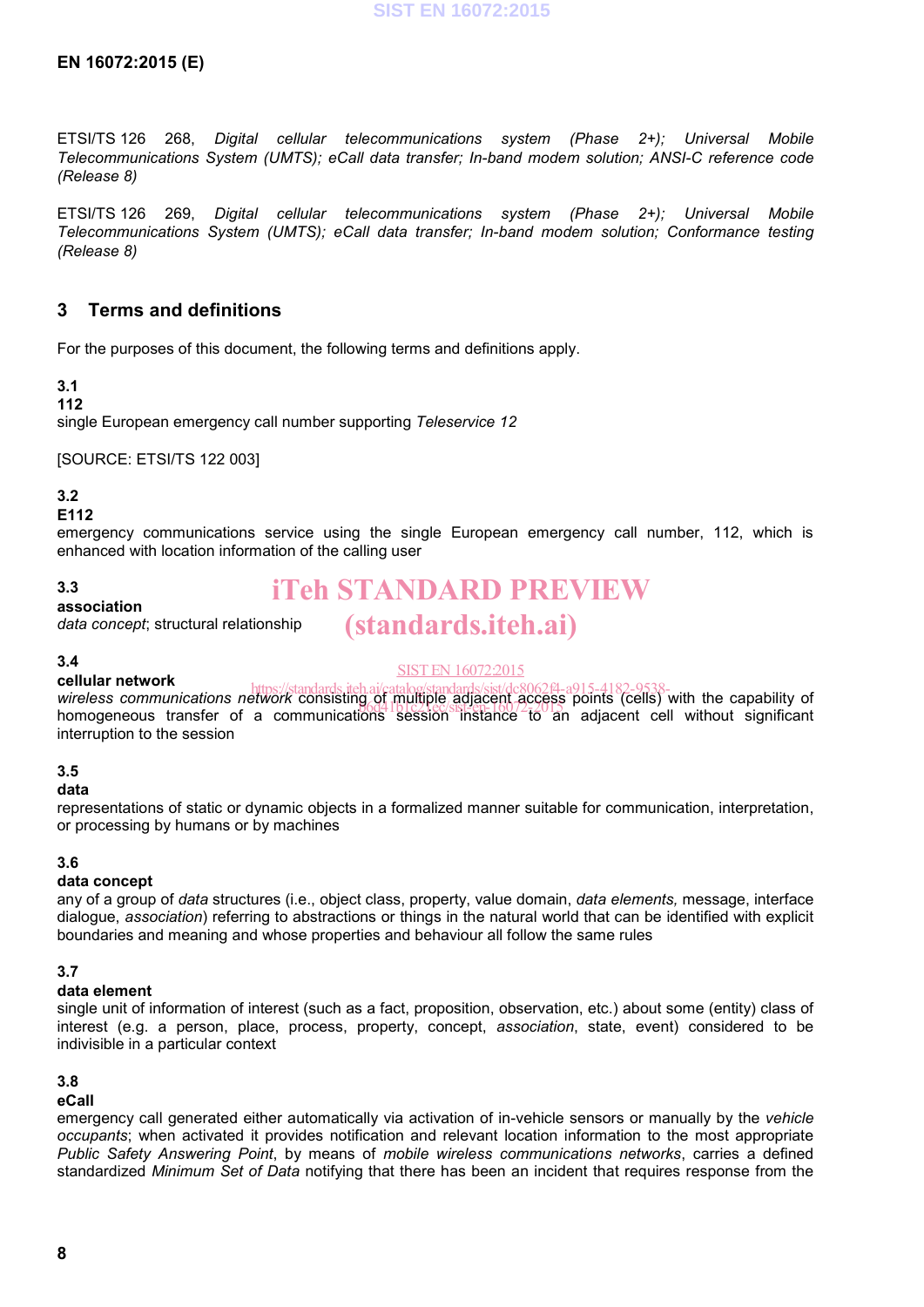**EN 16072:2015 (E)**

emergency services, and establishes an audio channel between the occupants of the vehicle and the most appropriate *Public Safety Answering Point*

#### **3.9**

#### **eCall generator**

occupant of a vehicle or equipment within a vehicle that has cause to trigger an *eCall transaction* by automatic or manual means

#### **3.10**

#### **eCall identifier**

one of two information element bits (flags) included in the emergency call set-up message that may be used by the mobile network to filter and route automatically and manually initiated *eCalls* to a designated PSAP

#### **3.11**

#### **eCall in-vehicle system**

*in-vehicle equipment* together with the means to trigger, manage and effect the *eCall transaction*

#### **3.12**

#### **eCall service**

capability of *in-vehicle equipment* to be an *eCall generator*, triggering of an *eCall transaction*, intent of a PSAP to be an *eCall* responder and provision of that response

#### **3.13**

#### **eCall transaction**

establishment of a *mobile wireless communications session* across a *public wireless communications network* establishment of a *mobile wireless communications session* across a *public wireless communications network*<br>and the transmission of a *Minimum Set of Data* from a vehicle to a *Public Safety Answering Point* and the establishment of a voice channel between the vehicle and the PSAP<br>
STAN QAYOS.ITCH.AI

#### **3.14**

#### **eCall trigger**

#### SIST EN 16072:2015

signal emanating from<sub>p</sub>withindthe vehicle to the reCall in vehicle equipment which requests to start an eCall *transaction* b6d41b1c21ec/sist-en-16072-2015

#### **3.15**

#### **emergency call response centre**

Term used in ITS Implementation Directive to mean 'Public Safety Answering Point' (PSAP)

#### **3.16**

#### **geographic information service/system (GIS)**

system or service that provides spatial data, management, retrieval, analysis, and visualization functions designed to capture, store, manipulate, analyse, manage, and present all types of geographical data

#### **3.17**

#### **identifier**

any label, symbol or token that names or identifies an entity or a collection of *data* or the means of designating or referring to a specific instance of a *data concept*

#### **3.18**

#### **ignition-on**

vehicle status where vehicle functions are available following first action taken by a driver to make the car operate

Note 1 to entry: This is typically initiated by the turning of a key in an ignition sequence or other methods of vehicle operation as specified by *vehicle manufacturer*.

#### **3.19**

#### **Ignition-off**

vehicle status where vehicle functions and related systems are shut down following action taken by the driver